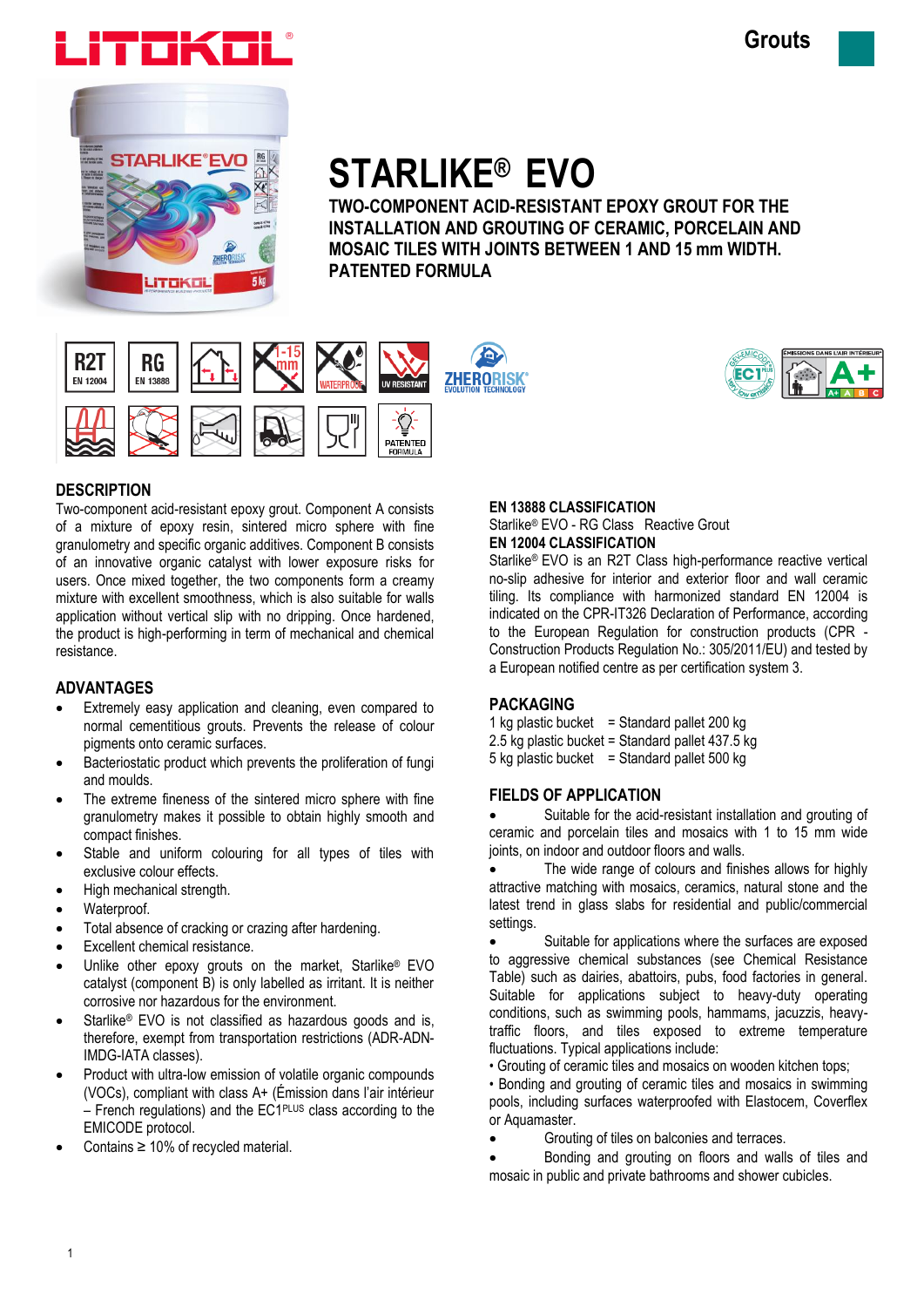



• Grouting of ceramic and porcelain tiles, mosaics and natural stones installed on metal surfaces for the construction of prefabricated bathrooms;

• Grouting of ceramic tiles, thin reinforced porcelain slabs, mosaics, natural stones or resin agglomerates installed on heated floors;

• Grouting of glass or ceramic mosaic joints installed on structures and shapes made of extruded polystyrene panels used in Turkish baths, hammams and wellness centres;

• Grouting of ceramic tiles, porcelain tiles and thin slabs, including large slabs with or without reinforced back, installed on external façades;

• Also recommended for grouting swimming pools or tanks containing salt or thermal water.

Product suitable for direct contact with food substances under the following EC legislation: Regulation 1935/2004/EC, Regulation (EU) 2018/213, Regulation 1985/2005/EC, Directive 2002/72/EC and subsequent amendments and modifications and under the following Italian legislation: Ministerial Decree 21/03/1973 and subsequent amendments and modifications, Presidential Decree 777/82 and subsequent amendments and modifications.

A copy of the certificate may be requested from the Litokol technical department.

The product can, therefore, be used for grouting ceramic tiles in environments with direct contact with food, e.g. worktops for handling meat, dairy products or flour, tanks for breeding fish, kitchen counter tops in restaurants, fried-food stalls, bakeries, etc.

#### **Preliminary checks and joint preparation**

Check that the adhesive or mortar used for bonding the tiles is completely hardened and dry. The joints must be clean, dust free and unfilled for at least 2/3 of the tile thickness.

Any traces of excess adhesive or mortar between the joints must be removed.

#### **Mixing ratios**

Component A: 93.7 parts by weight Component B: 6.3 parts by weight The two components are pre-measured in their respective packaging

#### **Preparation of the mix**

Cut off a corner of the plastic bag containing the catalyst (component B), placed in the bucket, and pour it onto component A (paste). The entire contents of the bag should be emptied out by rolling it up and gradually pressing the bag from the sealed side towards the side that has been cut.

Mix using an electric drill fitted with a mixing paddle until a uniform, lump-free mix is obtained.

Scrape the sides and the bottom of the container, using a steel spatula, to make sure that all the paste is catalysed.

Hand mixing is not recommended.

The two components are pre-measured in their packaging, thus preventing the risk of mixing errors.

The paste is workable for approximately 1 hour at a temperature about  $+23^{\circ}$ C.

#### **Finishes**

If the Spotlight, Gold, Galaxy and Night Vision finishes are used, add the product as the third component after mixing the catalyst (component B). Make sure you pour it in slowly as these additives are very volatile and use a mixing paddle at a low speed to avoid the dispersion of them.

#### **Metallic Collection**

To obtain the Platinum, Shining Gold, Bronze, Copper and Rusty metallic finishes, the respective additives must only be mixed with Starlike® EVO 113 Neutro. Add the product as the third component after mixing in the catalyst (component B). Make sure you pour it in slowly as these additives are very volatile and use a mixing paddle at a low speed to avoid dispersion of the product.

#### **Grouting the tiled surface**

Fill the paste obtained into the joints using the special green grout rubber float (art. 946GR).

For large surfaces, an electric single-brush floor maintenance machine equipped with an abrasion-resistant rubber brusher can be used.

Remove the excess product using the rubber float.

The product's pot life and hardening time is strongly dependent on the ambient temperature.

The optimum application temperature is between +18 and +23°C. Under these conditions, the product is soft, easily workable and with a pot life of approximately 1 hour. It is set to light foot traffic after 24 hours. The grout is ready for use and resistant to chemicals after 5 days at a temperature of +23°C.

The hardening time is lengthened by low temperatures and shortened by high temperatures.

At a temperature of +15°C, it takes three days before the surface is set to light foot traffic and ten days to be ready for use.

At temperatures between  $+8$  and  $+10^{\circ}$ C, the product is very dense and difficult to apply. The hardening time is also lengthened considerably.

Do not add water or solvents to improve workability. In hot weather, it is advisable to apply the product to the floor as quickly as possible so as not to shorten the pot life even further due to the heat of reaction in the container.

# **CLEANING AND FINISHING**

The grouting must be cleaned and finished while the product is still fresh and, in any case, in the shortest possible time, taking care not to remove the grout from the joints or leave stains on the surface of the tiles.

Cleaning and finishing can be performed either manually or using an electric single-brush machine equipped with a felt disc.

#### **Manual method**

First sprinkle clean water over the grouted surface.

If necessary, perform initial cleaning using a float fitted with a moistened white felt pad (art. 109GBNC). Make circular movements in both clockwise and anticlockwise directions in order to seal the sides of the tiles perfectly and to remove excess grout from the surface of the tiles.

Now perform a second pass with a Sweepex sponge (art. 128G0001) in order to obtain a smooth, closed surface and to remove the product completely from the surface of the tiles, without removing it from the joints, as well as to dry off the excess water. To facilitate the cleaning operation, we recommend using two buckets full of water, one for rinsing the felt pad and sponge, as well as to collect any dirty water, and the other filled with clean water for the final surface cleaning.

Replace the felt pad and sponge when they become impregnated with resin and can no longer be cleaned.

Any stains or transparent product residue can be removed from the surface of the tiles after about 24 hours or after the joint has hardened (depending on the temperature), using the special Litonet EVO (floors) and Litonet Gel EVO (walls) cleaning products.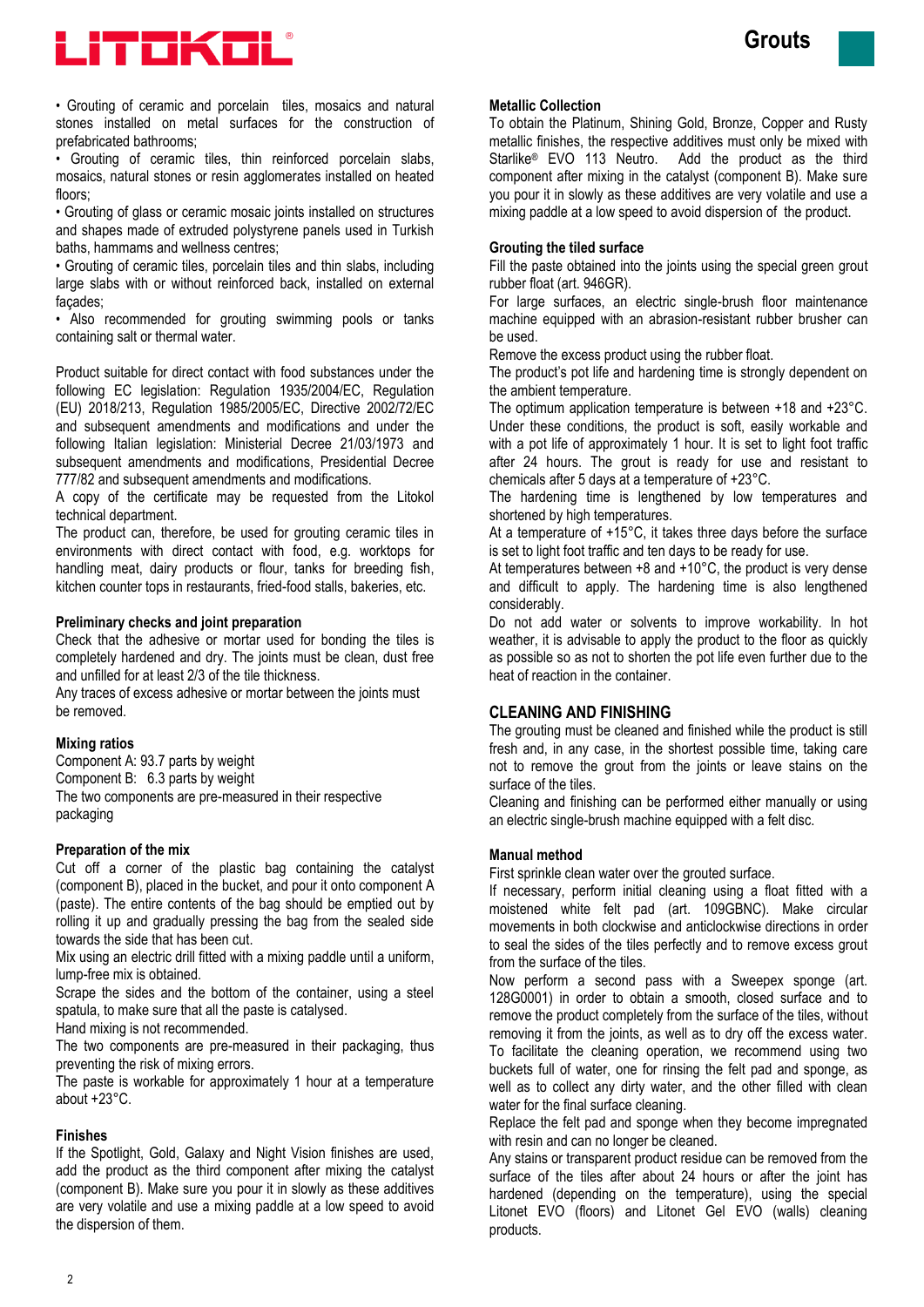

Refer to the technical data sheet for information on how to used them correctly.

#### **Method with single-brush machine**

After removing any excess grout from the surface, sprinkle plenty of clean water over the grouted surface. Then, start cleaning with the single-brush machine fitted with a white felt pad.

Replace the felt pad when it is completely impregnated with the product.

If necessary, the Litonet EVO cleaner can be used to remove any stains after 24 hours or, at any rate, after grout hardening (depending on the temperature).

#### **Using Litonet EVO and Litonet Gel EVO to remove stains**

Spread the cleaner over the entire surface to be treated using the white felt pad (art. 109GBNC).

Let it work on for about 15-30 minutes.

Then, use the white felt pad (art. 109GBNC) or the single-brush machine for large floors, rubbing the surface. Rinse with water and dry immediately with a clean, dry cloth.

Do not wait for the rinsing water to evaporate to prevent stains from forming on the surface of the tiles.

### **USE AS ADHESIVE**

#### **Preliminary tests of the substrates**

Before installation, check that the substrates are clean, free of loose fragments, properly dried and cured, flat and level, and that the mechanical resistance requirements based on the intended use have been met.

#### **Application**

Spread the mixture onto the substrate using the smooth part of the trowel to create a layer approximately 1 mm thick. Immediately afterwards, spread the product onto the surface using the notched part of the trowel. The trowel notch size will depend on the size of the tiles. Apply the wall tiles by using steady pressure. In the case of floors subject to heavy traffic or swimming pools, apply the tiles with the back-buttering method, in order not to leave gaps between substrate and tile.

• If possible, apply the product at temperatures between +18°C and  $+23^{\circ}$ C.

Do not use at low temperatures or in environments with high humidity, in order to avoid surface carbonation that could modify the uniformity of the colour.

• Promptly remove any excess product from the surface of the tiles since the product, once hardened, can only be removed mechanically, with serious risks of compromising the final outcome. • Mix the two components (A+B) correctly.

• While cleaning, change the water frequently.

• Change the felt pad and sponge when they are impregnated with resin.

• Do not walk on the newly grouted surface to avoid staining the floor with epoxy resin.

• Do not cover the grouted surface with sheets or other materials to prevent condensation from forming that could cause surface carbonation of the product resulting in an uneven colour. Wait at least 24-48 hours, depending on the temperature, before protecting the surface with breathable materials.

• The product cannot, therefore, be used for grouting Tuscan terracotta tiles or other porous materials and articles, such as cement kerbs.

• If grouting natural stone, it is necessary to execute a preliminary test, in order to verify the

absorption of resin by the stone slabs. In this case, darker stains may form on the surface and sides of the slabs which cannot be removed. This problem usually occurs on light-coloured marble.

• The product cannot be used for grouting tanks containing aggressive substances, which are allowed only for intermittent contact (see Chemical Resistance Table).

• Do not mix the product with water or solvents.

• Thin ceramic stoneware obtained by compaction and with structured wood-effect surfaces can present problems for the removal of halos. In these cases, you should perform a preliminary sample application or consult the Litokol technical department.

• The use of bleach is not recommended when maintaining and cleaning surfaces grouted with Starlike® EVO. If not properly diluted and well rinsed, the grouting may turn yellow which is especially noticeable on light colours.

• Do not use aggressive cleaning products during the first 5 days of grout curing time.

• Do not use Spotlight, Gold and Galaxy additives and Platinum, Shining Gold, Bronze, Copper and Rusty metallic finishes for outdoor applications (terraces, balconies, façades, swimming pools, etc.) because they have poor resistance to UV rays.

• Do not use the product for applications not stated in this technical sheet.

#### **SAFETY INFORMATION**

Consult the product safety data sheets, available on request. PRODUCT FOR PROFESSIONAL USE.

## **ITEM SPECIFICATION**

The acid-resistant installation and grouting of ceramic tiles and mosaics with 1 to 15 mm wide joints must be carried out with a two-component coloured epoxy RG class reactive grout, pursuant to EN 13888 and R2T class, according to standard EN 12004, such as Starlike® EVO, produced by Litokol S.p.A.

**Grouts**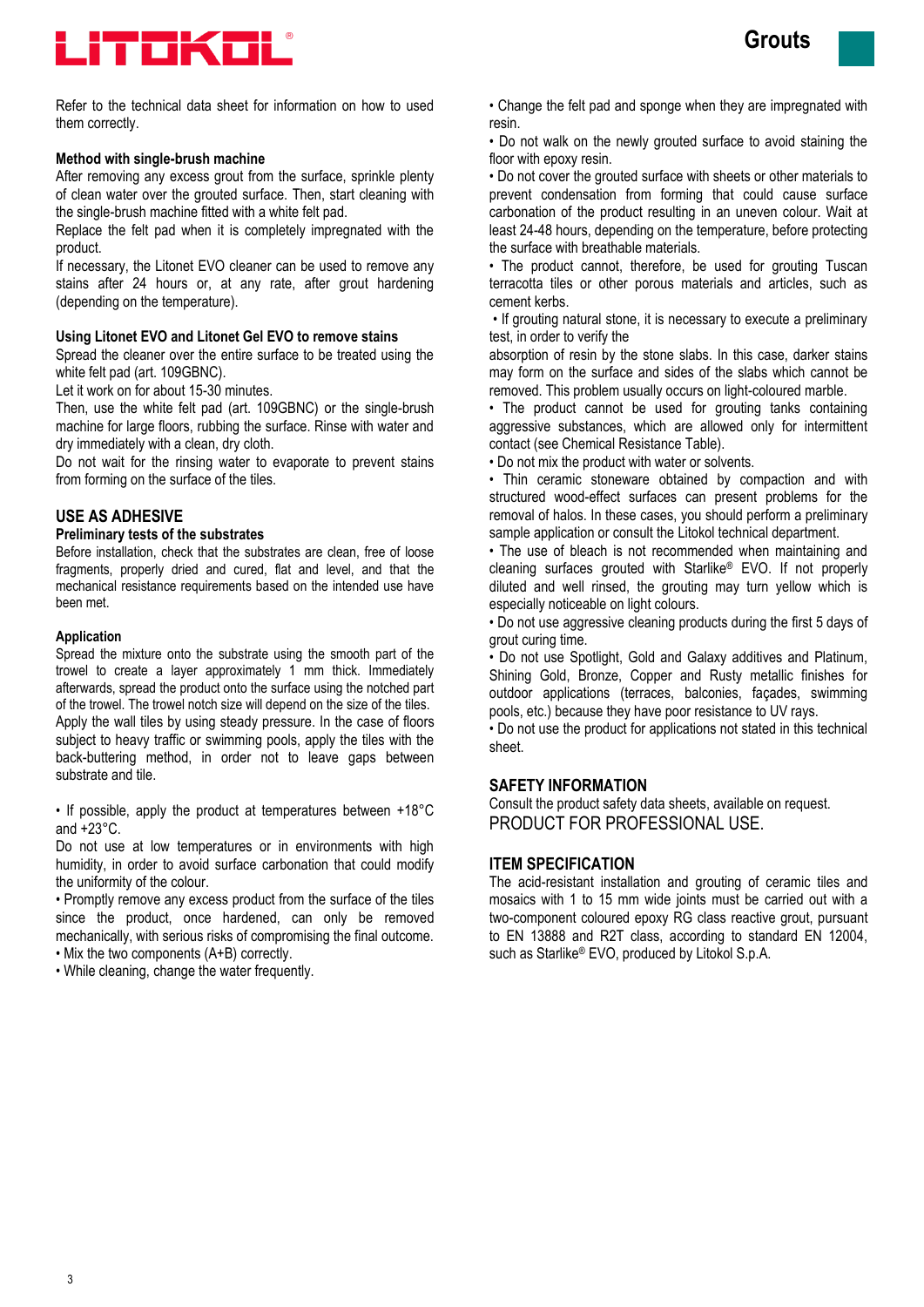

# **IDENTIFICATION DATA**

| Appearance                                            | <b>Component A: thick coloured paste</b><br><b>Component B: thick liquid</b> |                                                                    |                      |                            |               |  |
|-------------------------------------------------------|------------------------------------------------------------------------------|--------------------------------------------------------------------|----------------------|----------------------------|---------------|--|
|                                                       | <b>CLASS Cold</b>                                                            | <b>CLASS Warm</b>                                                  | <b>GLAM</b>          | <b>METALLIC Collection</b> |               |  |
|                                                       | 100 Bianco Assoluto                                                          | 200 Avorio                                                         | 300 Azzurro Pastello | 500 Rosa Cipria            | Platinum      |  |
|                                                       | 102 Bianco Ghiaccio                                                          | 202 Naturale                                                       | 310 Azzurro Polvere  | 530 Viola Ametista         | Shining Gold  |  |
|                                                       | 105 Bianco Titanio                                                           | 205 Travertino                                                     | 320 Azzurro Caraibi  | 550 Rosso Oriente          | Copper        |  |
|                                                       | 110 Grigio Perla                                                             | 208 Sabbia                                                         | 330 Blu Avio         | 580 Rosso Mattone          | Rusty         |  |
| <b>Colours</b>                                        | 115 Grigio Seta                                                              | 210 Greige                                                         | 340 Blu Denim        | 600 Giallo Vaniglia        | <b>Bronze</b> |  |
|                                                       | 120 Grigio Piombo                                                            | 215 Tortora                                                        | 350 Blu Zaffiro      |                            |               |  |
|                                                       | 125 Grigio Cemento                                                           | 225 Tabacco                                                        | 400 Verde Salvia     |                            |               |  |
|                                                       | 130 Grigio Ardesia                                                           | 230 Cacao                                                          | 410 Verde Smeraldo   |                            |               |  |
|                                                       | 140 Nero Grafite                                                             | 232 Cuoio                                                          | 420 Verde Prato      |                            |               |  |
|                                                       | 145 Nero Carbonio                                                            | 235 Caffè                                                          | 430 Verde Pino       |                            |               |  |
| <b>Classification according to</b><br><b>EN 13888</b> |                                                                              | RG - Reactive grout for joints                                     |                      |                            |               |  |
| <b>Classification as per EN 12004</b>                 |                                                                              | R2T - Improved high-performance reactive vertical no-slip adhesive |                      |                            |               |  |
| <b>Customs code</b>                                   |                                                                              | 35069190                                                           |                      |                            |               |  |
| <b>Shelf life</b>                                     |                                                                              | 24 months in original packaging when stored in a dry place         |                      |                            |               |  |

# **APPLICATION DATA**

| <b>Waiting time</b><br>for grouting             | <b>Floor application</b><br>• with normal-setting adhesive: 24 hours<br>• with fast-setting adhesive: 4 hours<br>• with mortar: 7-10 days<br><b>Wall application</b><br>• with normal-setting adhesive: 24 hours<br>• with fast-setting adhesive: 4 hours<br>• with mortar: 2-3 days |  |  |
|-------------------------------------------------|--------------------------------------------------------------------------------------------------------------------------------------------------------------------------------------------------------------------------------------------------------------------------------------|--|--|
| <b>Mixing ratios</b>                            | <b>Component A: 93.7 parts by weight</b><br><b>Component B:</b> 6.3 parts by weight<br>The two components are pre-measured<br>in their relevant packaging                                                                                                                            |  |  |
| <b>Consistency of mix</b>                       | Thixotropic paste                                                                                                                                                                                                                                                                    |  |  |
| Specific gravity of mix                         | 1.55 kg/l                                                                                                                                                                                                                                                                            |  |  |
| Pot life                                        | About 1 hour at $T = +23^{\circ}$ C                                                                                                                                                                                                                                                  |  |  |
| <b>Application temperatures</b><br>allowed:     | From $+10^{\circ}$ C to $+30^{\circ}$ C                                                                                                                                                                                                                                              |  |  |
| <b>Application temperatures</b><br>recommended: | From $+18^{\circ}$ C to $+23^{\circ}$ C                                                                                                                                                                                                                                              |  |  |
| Set to light foot traffic                       | 24 hours at $T = +23^{\circ}$ C                                                                                                                                                                                                                                                      |  |  |
| Ready for use                                   | 5 days at $T = +23^{\circ}$ C                                                                                                                                                                                                                                                        |  |  |
| Joint width                                     | From 1 to 15 mm                                                                                                                                                                                                                                                                      |  |  |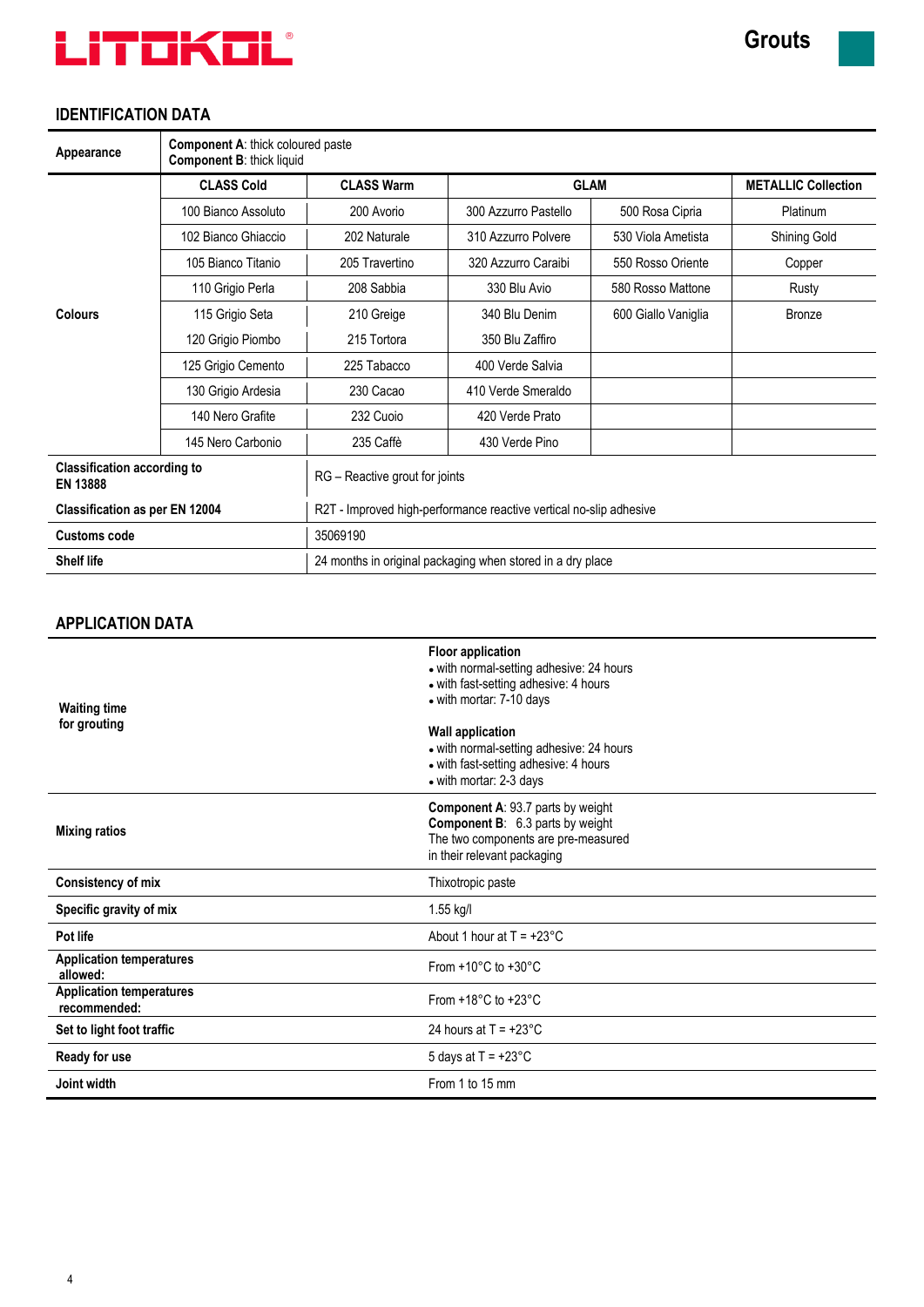

# **PERFORMANCE**

| Shear adhesion strength (EN 12003)                                                          | <b>Initial</b><br>After water immersion<br>After thermal shock | $\geq$ 2 N/mm <sup>2</sup><br>$\geq$ 2 N/mm <sup>2</sup><br>$\geq$ 2 N/mm <sup>2</sup> |  |
|---------------------------------------------------------------------------------------------|----------------------------------------------------------------|----------------------------------------------------------------------------------------|--|
| Open time (EN 1346)                                                                         | $\geq$ 0.5 N/mm <sup>2</sup> after 20 minutes                  |                                                                                        |  |
| Vertical slip resistance (EN 1308)                                                          | $\leq 0.5$ mm                                                  |                                                                                        |  |
| Resistance to abrasion<br>(EN 12808-2)                                                      | $\leq 250$ mm <sup>3</sup>                                     |                                                                                        |  |
| <b>Mechanical flexural strength</b><br>after 28 days in standard conditions (EN 12808-3)    | $\geq$ 30 N/mm <sup>2</sup>                                    |                                                                                        |  |
| <b>Mechanical compressive strength</b><br>after 28 days in standard conditions (EN 12808-3) | $\geq$ 45 N/mm <sup>2</sup>                                    |                                                                                        |  |
| <b>Shrinkage (EN 12808-4)</b>                                                               | $\leq$ 1.5 mm/m                                                |                                                                                        |  |
| <b>Water absorption</b><br>after 4 hours (EN 12808-5)                                       | $\leq 0.1$ g                                                   |                                                                                        |  |
| From $-20^{\circ}$ C to $+100^{\circ}$ C<br>Temperature of use                              |                                                                |                                                                                        |  |

# **CONSUMPTION AS GROUT kg/m<sup>2</sup>**

| <b>Tiles</b> | Joints (mm) |              |      |              |      |      |       |  |
|--------------|-------------|--------------|------|--------------|------|------|-------|--|
| (mm)         | 1.5         | $\mathbf{2}$ | 3    | 4            | 5    | 7    | 10    |  |
| 10x10x4      | 1.86        | 2.48         |      |              |      |      |       |  |
| 10x10x10     | 4.65        | 6.20         |      |              |      |      |       |  |
| 15x15x4      | 1.24        | 1.65         |      |              |      |      |       |  |
| 15x15x10     | 3.10        | 4.13         |      |              |      |      |       |  |
| 15x30x8      | 1.86        | 2.50         |      |              |      |      |       |  |
| 20x20x3      | 0.70        | 0.93         | 1.40 | 1.86         | 2.33 | 3.26 | 4.65  |  |
| 23x23x8      | 1.62        | 2.16         | 3.2  | 4.3          | 5.39 | 7.55 | 10.78 |  |
| 25x25x10     | 1.86        | 2.48         | 3.7  | 5            | 6.20 | 8.68 | 12.40 |  |
| 50x50x4      | 0.37        | 0.50         | 0.7  | $\mathbf{1}$ | 1.24 | 1.74 | 2.48  |  |
| 50x50x10     | 0.93        | 1.24         | 1.9  | 2.5          | 3.10 | 4.35 | 6.20  |  |
| 100x100x8    | 0.37        | 0.50         | 0.74 | 0.99         | 1.24 | 1.74 | 2.48  |  |
| 125x240x12   | 0.34        | 0.45         | 0.68 | 0.91         | 1.13 | 1.58 | 2.26  |  |
| 150x150x6    | 0.18        | 0.24         | 0.36 | 0.48         | 0.61 | 0.85 | 1.21  |  |
| 150x150x8    | 0.25        | 0.33         | 0.50 | 0.66         | 0.83 | 1.16 | 1.65  |  |
| 200x200x8    | 0.19        | 0.25         | 0.37 | 0.50         | 0.62 | 0.87 | 1.24  |  |
| 250x330x8    | 0.13        | 0.17         | 0.26 | 0.35         | 0.44 | 0.61 | 0.87  |  |
| 300x300x8    | 0.12        | 0.17         | 0.25 | 0.33         | 0.41 | 0.58 | 0.82  |  |
| 300x600x10   | 0.12        | 0.16         | 0.23 | 0.31         | 0.39 | 0.54 | 0.78  |  |
| 400x400x10   | 0.12        | 0.16         | 0.23 | 0.31         | 0.39 | 0.54 | 0.78  |  |
| 450x450x10   | 0.10        | 0.14         | 0.21 | 0.27         | 0.34 | 0.48 | 0.68  |  |
| 600x600x10   | 0.08        | 0.10         | 0.15 | 0.20         | 0.26 | 0.36 | 0.51  |  |

| <b>CONSUMPTION AS ADHESIVE</b> |                                  |  |  |  |  |
|--------------------------------|----------------------------------|--|--|--|--|
| Trowel notch (mm)              | Consumption (kg/m <sup>2</sup> ) |  |  |  |  |
|                                | ъ.                               |  |  |  |  |
| 3.5                            | 1.6                              |  |  |  |  |
|                                |                                  |  |  |  |  |
| 10                             | 3.5                              |  |  |  |  |
|                                |                                  |  |  |  |  |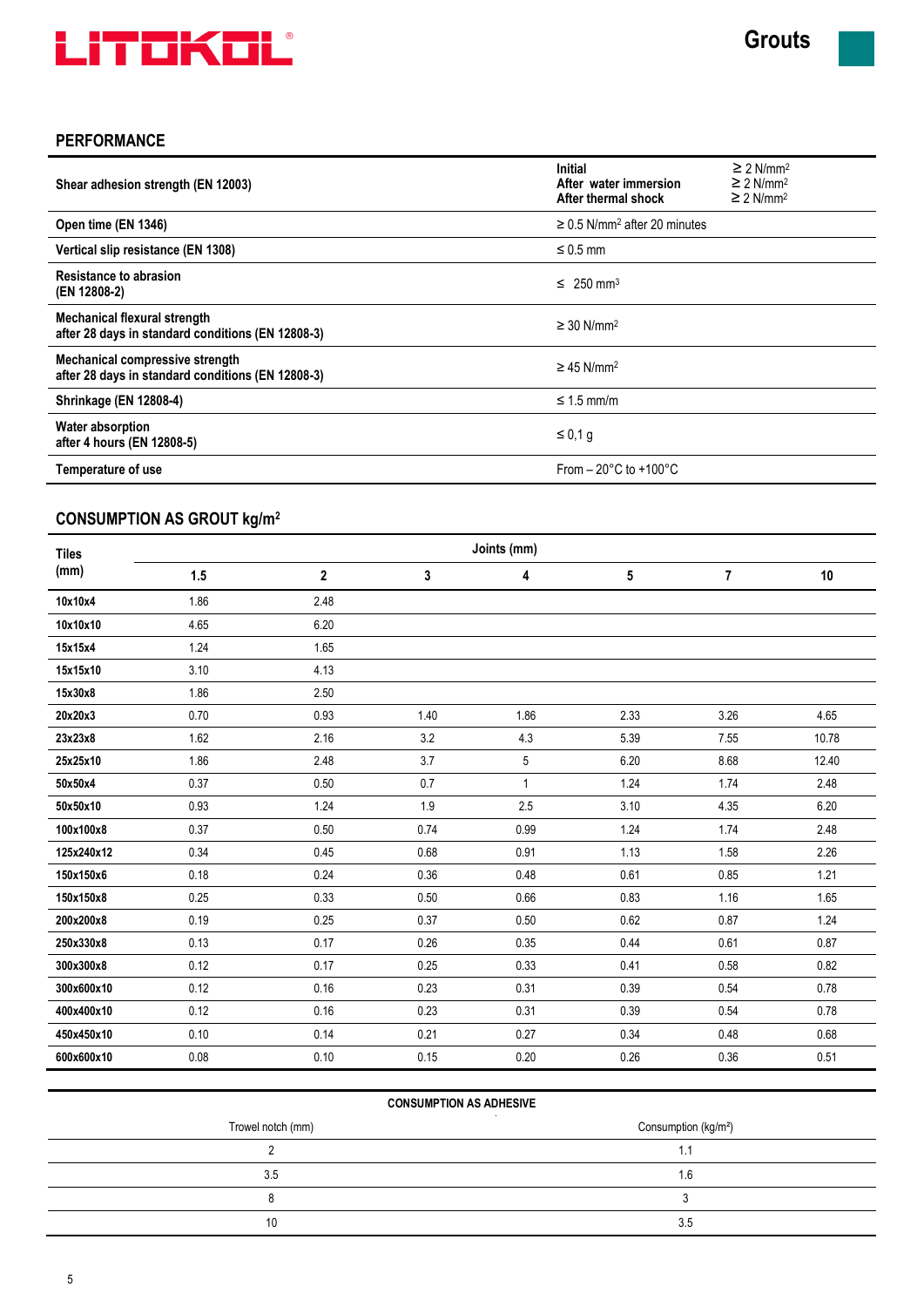

# **CHEMICAL RESISTANCE TABLE**

(The table shown is a summary of the determination of chemical resistance carried out according to standard UNI EN 12808-1) CHEMICAL RESISTANCE OF GROUTED CERAMIC TILING WITH Starlike® EVO - ENVIRONMENT OF USE: INDUSTRIAL FLOORING

|                  | <b>Name</b>                                           | Conc. %        | <b>CONTINUOUS USE</b> |          |          |          |                         |
|------------------|-------------------------------------------------------|----------------|-----------------------|----------|----------|----------|-------------------------|
| Group            |                                                       |                | 24 hours              | 7 days   | 14 days  | 28 days  | <b>INTERMITTENT USE</b> |
|                  |                                                       | 2.5            |                       |          |          |          |                         |
|                  | Acetic acid                                           | $\overline{5}$ |                       |          |          |          |                         |
|                  | Hydrochloric acid                                     | 37             |                       | $\star$  | $^\star$ |          |                         |
|                  | Citric acid                                           | 10             |                       |          |          |          |                         |
|                  |                                                       | 2.5            |                       |          |          |          |                         |
|                  | Lactic acid                                           | $\overline{5}$ |                       |          |          |          |                         |
| <b>Acids</b>     |                                                       | 10             |                       |          |          |          |                         |
|                  | Nitric acid                                           | 25             |                       |          |          | $\star$  |                         |
|                  |                                                       | 50             |                       |          |          |          |                         |
|                  | Pure Oleic acid                                       | $\overline{a}$ |                       |          |          |          |                         |
|                  |                                                       | 1.5            |                       |          |          |          |                         |
|                  | Sulphuric acid                                        | 50             |                       |          |          |          |                         |
|                  |                                                       | 96             |                       |          |          |          |                         |
|                  | Tartaric acid                                         | 10             |                       |          |          |          |                         |
|                  | Ammonia in solution                                   | 25             |                       |          |          |          |                         |
|                  | Caustic soda                                          | 50             |                       |          |          |          |                         |
| <b>Alkalis</b>   | Sodium hypochlorite in<br>solution<br>Conc. Active CI | $>10$          |                       |          |          |          |                         |
|                  | Potassium hydroxide                                   | 50             |                       |          |          |          |                         |
| <b>Solutions</b> | Calcium Chloride                                      |                |                       |          |          |          |                         |
| saturated at     | Sodium Chloride                                       |                |                       |          |          |          |                         |
| $20^{\circ}$ C   | Sugar                                                 |                |                       |          |          |          |                         |
|                  | Lead-free gasoline                                    |                |                       |          |          |          |                         |
| Oils and         | Diesel                                                |                |                       |          |          | $\star$  |                         |
| fuels            | Extra Virgin Olive Oil                                |                |                       |          |          |          |                         |
|                  | Lubricant oil                                         |                |                       |          |          |          |                         |
| Enzymatic        | Cleaner 1 at 4%                                       |                |                       |          |          | $^\star$ |                         |
| cleaners         | Cleaner 2 at 5%                                       |                |                       |          |          |          |                         |
| <b>Solvents</b>  | Acetone                                               |                |                       |          |          |          |                         |
|                  | Ethylene glycol                                       |                |                       |          |          |          |                         |
|                  | Ethyl alcohol                                         |                | $\star$               | $^\star$ | •∗       | r*       | $\star$                 |
|                  |                                                       | 10 vol         |                       |          |          |          |                         |
|                  | Hydrogen peroxide                                     | 25 vol         |                       |          |          |          |                         |
| <b>KEY</b>       |                                                       |                |                       |          |          |          |                         |

**O**RESISTANT **C** RESISTANT WITH POSSIBLE COLOUR VARIATION **C** NON-RESISTANT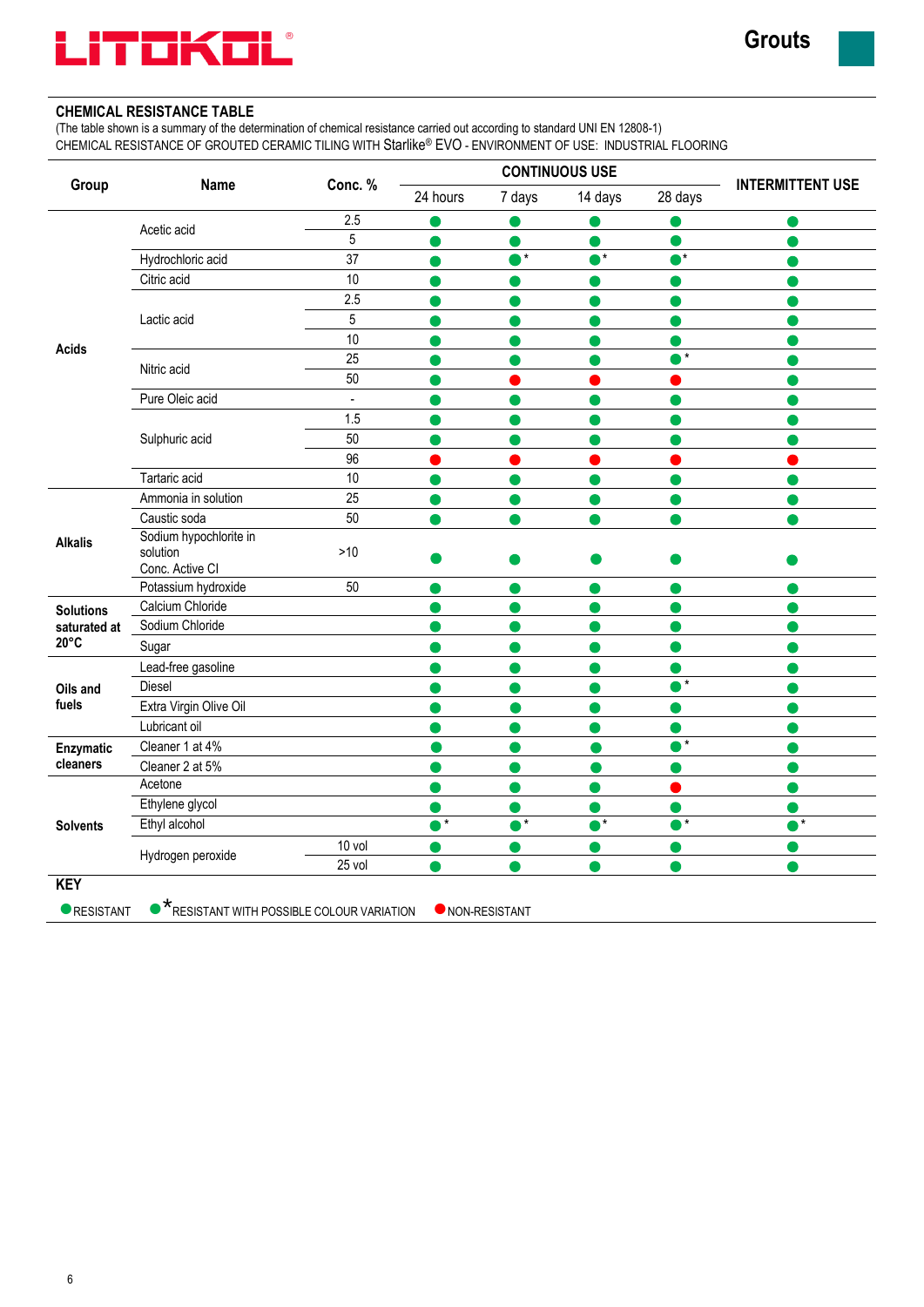

| class               | class          | Glam                 |                     | <b>Metallic</b> |
|---------------------|----------------|----------------------|---------------------|-----------------|
|                     |                |                      |                     |                 |
| 100 Bianco Assoluto | 200 Avorio     | 300 Azzurro Pastello | 500 Rosa Cipria     | Platinum        |
|                     |                |                      |                     |                 |
| 102 Bianco Ghiaccio | 202 Naturale   | 310 Azzurro Polvere  | 530 Viola Ametista  | Shining Gold    |
|                     |                |                      |                     |                 |
| 105 Bianco Titanio  | 205 Travertino | 320 Azzurro Caraibi  | 550 Rosso Oriente   | Copper          |
|                     |                |                      |                     |                 |
| 110 Grigio Perla    | 208 Sabbia     | 330 Blu Avio         | 580 Rosso Mattone   | Rusty           |
|                     |                |                      |                     |                 |
| 115 Grigio Seta     | 210 Greige     | 340 Blu Denim        | 600 Giallo Vaniglia | <b>Bronze</b>   |
|                     |                |                      |                     |                 |
| 120 Grigio Piombo   | 215 Tortora    | 350 Blu Zaffiro      |                     |                 |
|                     |                |                      |                     |                 |
| 125 Grigio Cemento  | 225 Tabacco    | 400 Verde Salvia     |                     |                 |
|                     |                |                      |                     |                 |
| 130 Grigio Ardesia  | 230 Cacao      | 410 Verde Smeraldo   |                     |                 |
|                     |                |                      |                     |                 |
| 140 Nero Grafite    | 232 Cuoio      | 420 Verde Prato      |                     |                 |
|                     |                |                      |                     |                 |
| 145 Nero Carbonio   | 235 Caffè      | 430 Verde Pino       |                     |                 |